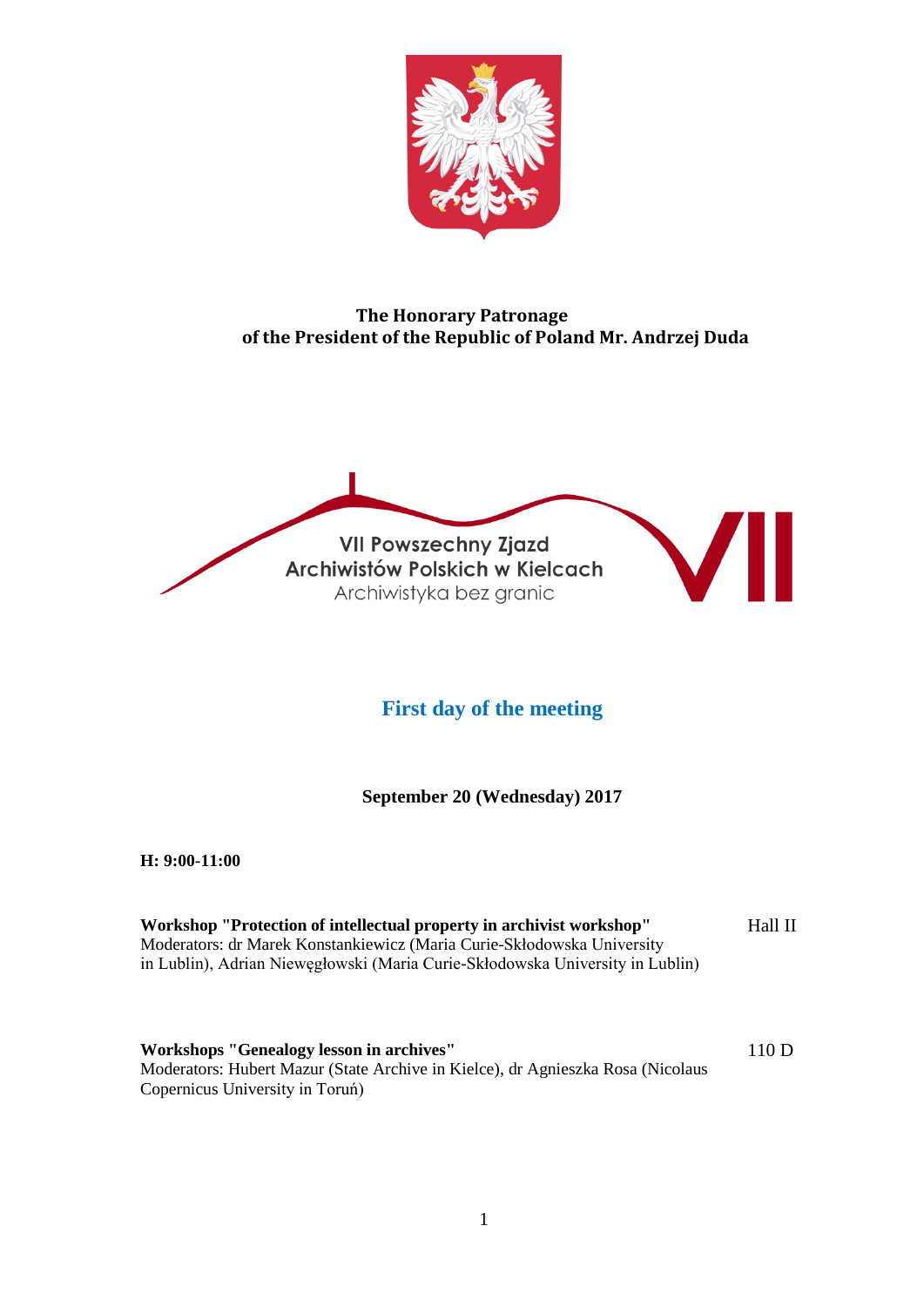#### **Workshops "Digitization of archives"** Moderator: Maciej Gajewski (National Digital Archive)

Hall I

113 D

*Jiří Peterka (Regional Archive in Opava, Czech Republic)*, Digitization and Sharing of Documents in the Regional Archive in Opava

*Marta Bryszewska (Polish Library of Ignacy Domeyko in Buenos Aires, Argentina)*, Digitization of Polonia collections

*Adam Lajdenfrost (State Archive in Łódź)*, Digitization and sharing of digital archives in scientific laboratories

*Katarzyna Kalisz (National Digital Archive), Magdalena Hartwig (National Digital Archive)*, Second Life of Photography - (no) limited use of digitized photography resources of the National Digital Archive

*Jakub Żygawski (State Archive in Zamość)*, Maps without borders - digitization, sharing and reuse of archival cartographic resources

*Maciej Gajewski (National Digital Archive),* Big Data – new knowledge from archival data

*Marianna Otmianowska (National Digital Archive), Justyna Soliwoda (National Digital Archive),* Digital challenges and expectations of archives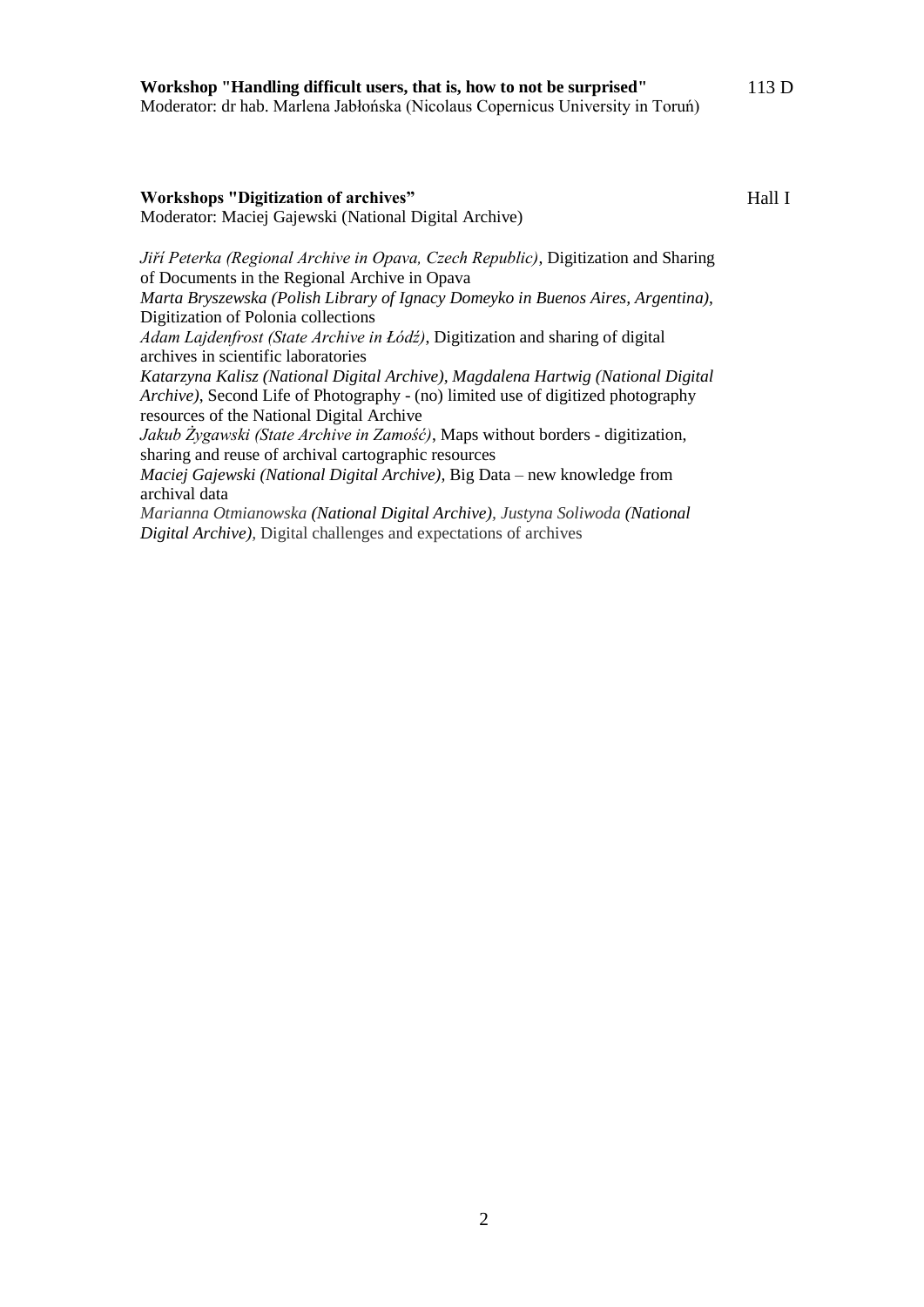| <b>Workshops "Electronic Document Management"</b>                     | Hall III |
|-----------------------------------------------------------------------|----------|
| Moderator: Jarosław Orszulak (Małopolska Provincial Office in Kraków) |          |

*dr Ewa Perłakowska (President of the Association "Archiwizjoner") Kazimierz Schmidt*, The universality of the EDM system - disadvantage or advantage?

#### **Panel "Invite Conservator to Co-operation - Preservation of resources starts with buildings"**

Moderator: Monika Bogacz-Walska (State Archive in Olsztyn)

*Anna Czajka (Central Laboratory for Archival Maintenance)*, *Ryszard Wojtkowski (General Directorate of State Archives)*, Resource preservation starts with building *Anna Czajka (Central Laboratory for Archival Maintenance)*, The latest regulations and technical recommendations of ISO related to the protection of archives *Jarosław Sianko (State Archive in Gdańsk),* Experience of archival conservator in the investment process on the example of the State Archive in Gdańsk *Małgorzata Bochenek (National Archive in Kraków)*, Preparing the archive resource to be transferred to the new headquarters - the cooperation of the conservator and archivist, the difficult art of compromise

#### **H: 11.30-13.30**

### **Conservator panel addressed to archival surveillance staff and plant archivists**

Moderator: Monika Bogacz-Walska (State Archive in Olsztyn)

*Joanna Kąkolewska-Janowska (State Archive in Toruń)*, The most common problems associated with the storage of files in plant archives *Anna Seweryn (State Archive in Cracow)*, Issues in securing audiovisual material *Agnieszka Giermasińska (Office of the Capital City of Warsaw)*, Preparation of the civil status records for transfer to the state archives *Katarzyna Kwaśniewicz (State Archive in Katowice)*, About entanglement and ambushes, that is what can be discovered in the books after the bookbinding repairs

*Magdalena Wiercińska (Central Archives of Modern Records (AAN) in Warsaw)*, Activities on the "archival forefield" - what can be expected from the institutions providing documents in the light of the conservator's prevention

#### **Forum of family archivists**

Moderators: Dr. Agnieszka Konstankiewicz (State Archive in Lublin), dr hab. Władysław Stępniak, , dr hab. prof. UMK (Nicolaus Copernicus University in Toruń)

*dr Agnieszka Konstankiewicz (State Archive in Lublin)*, Family Archives and the influence of public institutions on them *Monika Agopsowicz*, Presentation of the family archive and its protection in domestic conditions. Archive, which was not supposed to be *Elżbieta Sobieszczańska*, Building of the family archive on the example of Kwiryn Rupert Sobieszczański (1836-1913)

*Hadrian Ciechanowski (State Archive in Toruń)*, Providing vital records on-line

Hall II

Hall I

Lecture Hall, Rector's office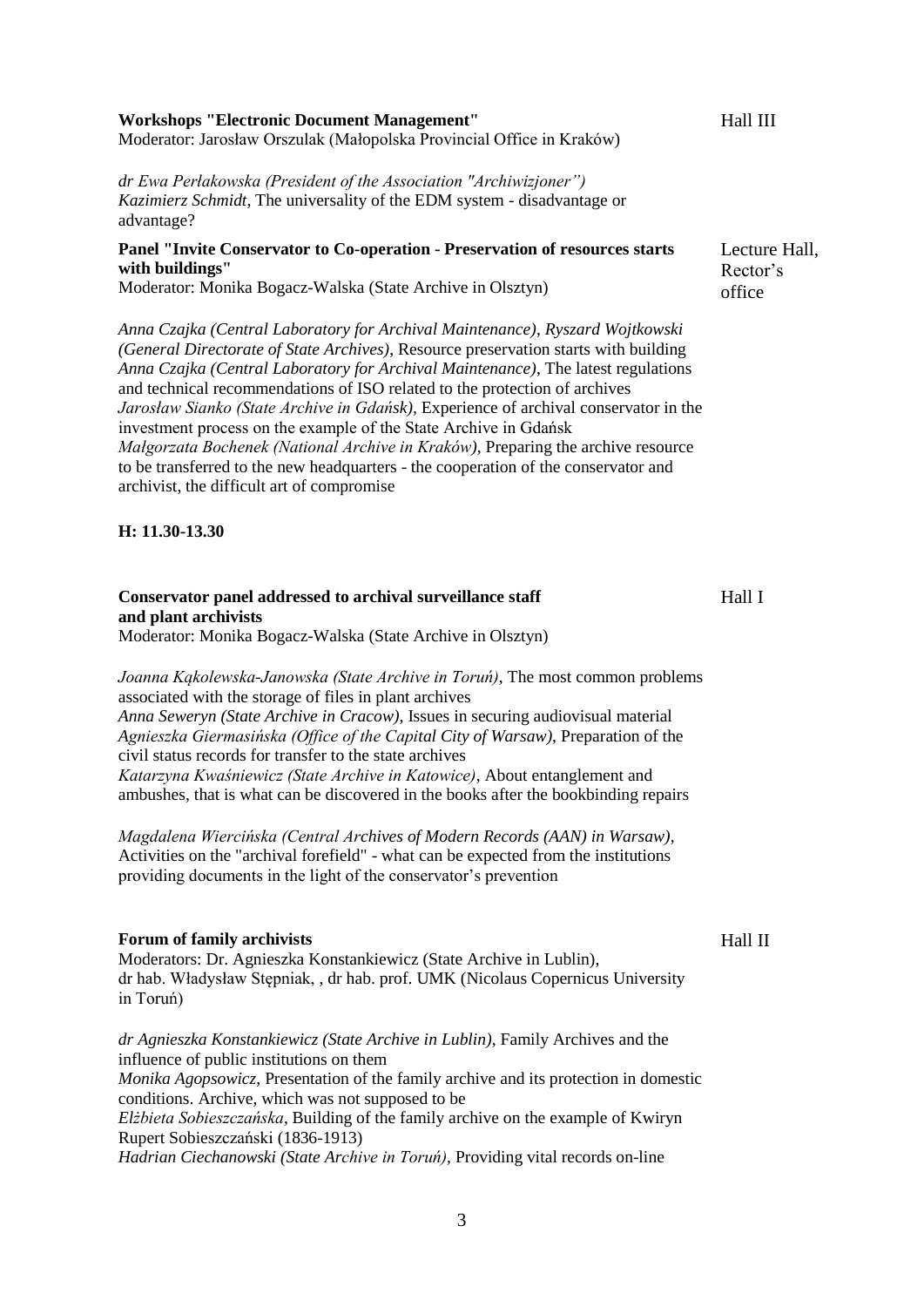as a tool for building family archives *Kamila Siuda (Nicolaus Copernicus University in Toruń)*, Egodocumentality of family archives

#### **Panel "Culture-building role of regional and local archives"**

110 D

Moderator: prof. dr hab. Janusz Łosowski (Maria Curie-Skłodowska University in Lublin)

*Tomasz Rodziewicz (State Archive in Lublin)*, Culture-oriented aspect of exhibitions organized by the State Archive in Lublin

*dr hab. Tomisław Giergiel (Maria Curie-Skłodowska University in Lublin)*, Patriotic content of exhibitions organized by the State Archive in Kielce and the Regional Museum in Sandomierz

*dr Joanna Kowalik-Bylicka (State Archive in Lublin - Branch in Radzyń Podlaski)*, Forms of influence of field archives on the development of local culture *dr hab. Anna Łosowska (Maria Curie-Skłodowska University in Lublin)*, University archives in the process of shaping knowledge about the past of the university and its professors

*prof. dr hab. Janusz Łosowski (Maria Curie-Skłodowska University in Lublin), Eugeniusz Misiewicz (Culture Center in Łęczna)*, The role of personal archives in cultivating family traditions and studies on local history

*Bożena Husar (State Archive in Katowice, Branch in Żywiec)*, A document as a credible witness of history – culture-building, popularizing and integrating role of archives as a link between the past and the present

### **Panel "100 years of social archives"**

Moderator: Dr. Tadeusz Krawczak (Central Archives of Modern Records (AAN) in Warsaw)

Lecture Hall, Rector's office

*Włodzimierz Janowski (Central Archives of Modern Records (AAN) in Warsaw)*, Legal Basis for the functioning of social organizations in the years 1918-2016 against the background of regulations governing the treatment of archives *dr Tadeusz Krawczak (Central Archives of Modern Records (AAN) in Warsaw)*, Files of social organizations in state archives with special regard to AAN *Zbigniew Król (Central Archives of Modern Records (AAN) in Warsaw*), Social Archives in Poland - current activities, care of collections and methods of obtaining materials for AAN resources - problematic issues *Małgorzata Król (Central Archives of Modern Records (AAN) in Warsaw*), Registering and developing archival materials of social organizations *Mariusz Olczak (Central Archives of Modern Records (AAN) in Warsaw*), Methodology of cooperation of state archives with social organizations and private persons on the example of Archives of Modern Records *Iwona Pogorzelska (State Archive in Kielce)*, Files of social organizations stored in the resources of the State Archive in Kielce and their importance for the history of the region (selected examples) *dr Bartosz Nowożycki (General Directorate of State Archives), Robert Górski (General Directorate of State Archives)*, Experience in cooperation with the Polonia institutions in the USA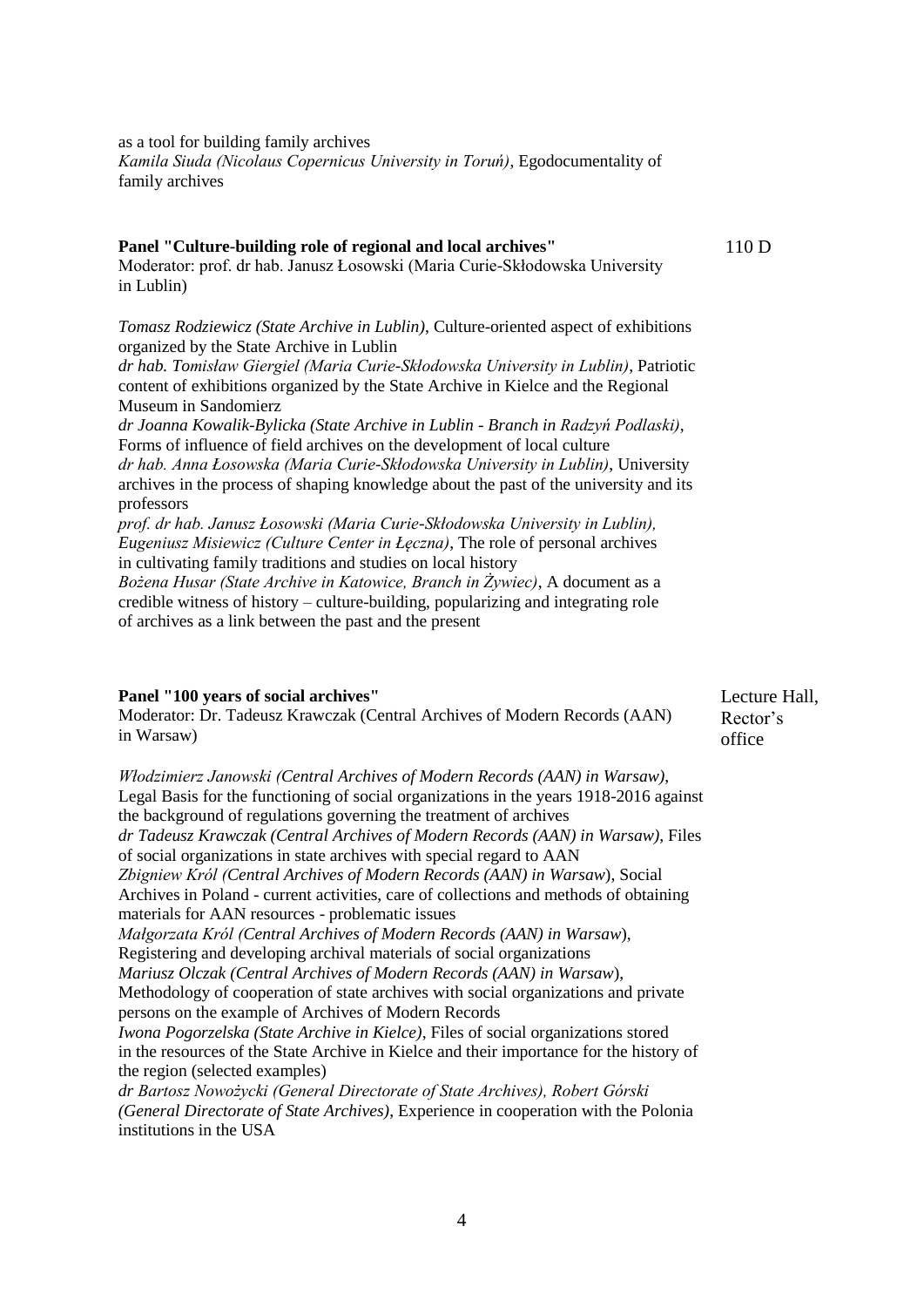#### **Panel: "Managing modern documentation - towards EDM and Records & Information Management"**

Moderator: dr Małgorzata Szabaciuk (Maria Curie-Skłodowska University in Lublin)

*Joanna Chojecka (State Archive in Koszalin)*, Modern documentation management - limitations and opportunities in archival practice *dr hab. prof. UMW Krzysztof Narojczyk (University of Warmia and Mazury in Olsztyn)*, Records Management as a subject of academic education *Leszek Pudłowski* (Vienna), From Augean stables to the models of documentation continuum. Beginnings of Australian Archives and Documentation Management *Paweł Pietrzyk (State Archive in Łódź)*, Contemporary Offices - Are We Endangered by Total Cataclysm?

*dr Małgorzata Szabaciuk (Maria Curie-Skłodowska University in Lublin)*, Information Security Management and Contemporary Document Management

# **Panel "Experience and education - the routes to the profession of archivist"**

Moderator: dr hab. prof. UW Alicja Kulecka (Warsaw University)

113 D

Hall III

*dr hab. prof. UAM Irena Mamczak-Gadkowska (Adam Mickiewicz University in Poznań)*, Experience and education of archivists of the interwar period (Routes to the archivist profession of the archival staff of the interwar period) *dr hab. prof. UMK Wiesława Kwiatkowska (Nicolaus Copernicus University in Toruń)*, Various ways to prepare for the archivist profession. Striving for the optimum.

*dr Agnieszka Rosa (Nicolaus Copernicus University in Toruń), Hubert Mazur (State Archive in Kielce)*, Archival educator skills, and university training in archive studies *dr Tomasz Matuszak (State Archive in Piotrków Trybunalski)*, Archivist on the contemporary labor market

*dr Magdalena Heruday-Kiełczewska (Adam Mickiewicz University in Poznań)*, Education of archivists in France

*dr Anna Barszcz (Archives of the Council of Ministers)*, The role of practice and experience in the professional workshop of the archivist

*Robert Górski (General Directorate of State Archives)*, Archivists' education by the American Archivists Association and their educational programs

**H: 15.00-18.30**

# **Plenary**

**15:00 - 15:20 Opening and official speeches 15:20 - 15:40 prof.** *dr hab. Adam Massalski (Jan Kochanowski University in Kielce)*, Traditions of Kielce as an archival-historical center **15:40 - 16:00** *dr Wojciech Woźniak (Director General of State Archives)*, Archives in Poland - map of current challenges **16:00 - 16:20** *dr hab. Władysław Stępniak*, UNESCO for protection of cultural heritage and archives

**Auditorium**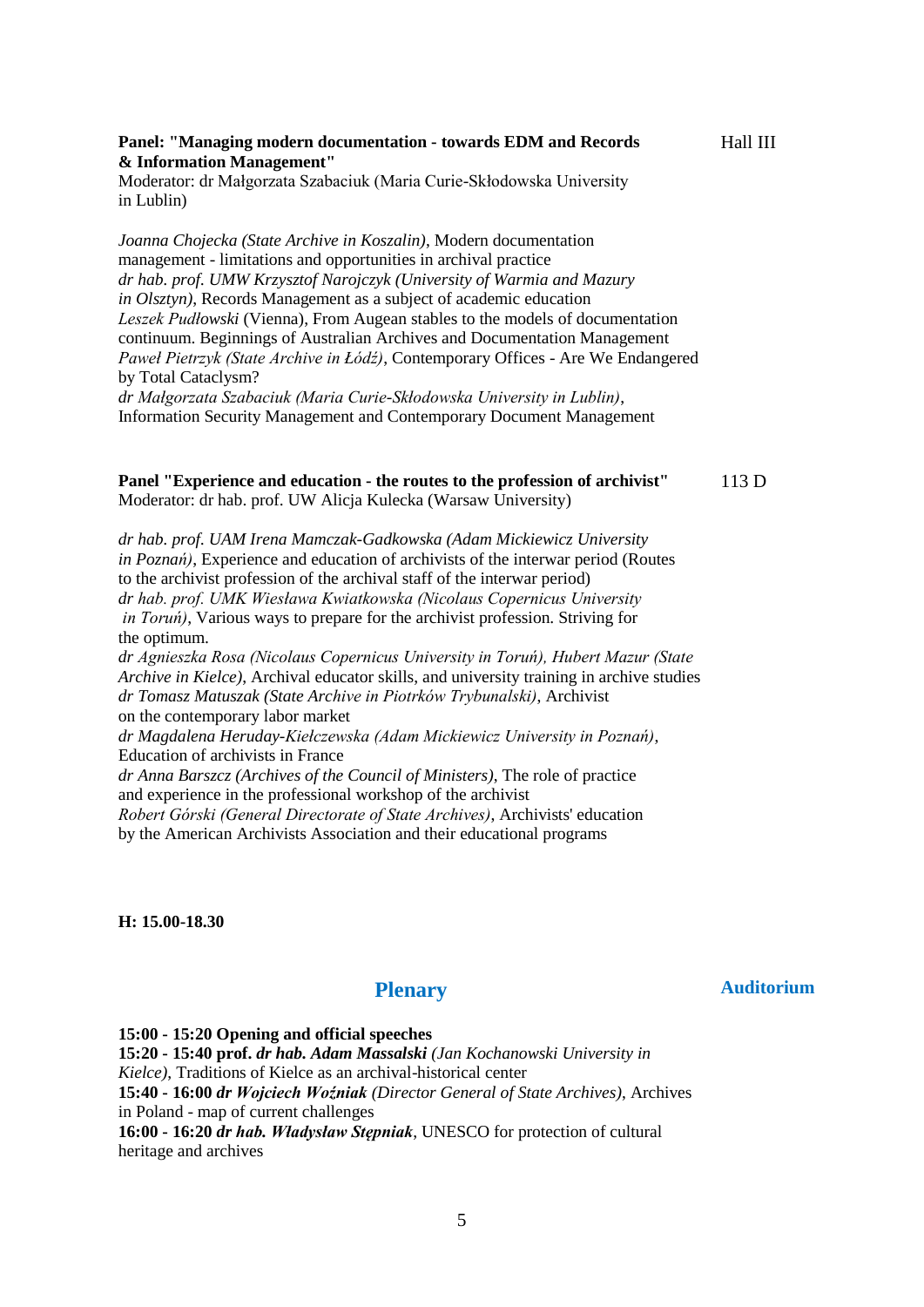**16:20 - 17:00** Coffee break **17:00 - 17:20** *dr hab. prof. UW Alicja Kulecka (University of Warsaw)*, Experience and education: history didactics to the challenges of the present **17:20 - 17:40** *dr hab. prof. Waldemar Chorążyczewski (Nicolaus Copernicus University in Toruń)*, Global republic of archivists **17:40 - 18:00** *dr hab. prof. UMCS Krzysztof Skupieński (Maria Curie-Skłodowska University in Lublin)*, What is the interdisciplinary nature of archive studies today? **18:00 - 18:30** Discussion

**Second day of the meeting**

**September 21 (Thursday) 2017**

**H: 9.00-11.00**

| Panel "Archival methodology in archives - landscape before the battle"<br>Moderator: Hanna Staszewska (Ministry of Culture and National Heritage)                                                                                                                                                                                                                                                                                                                         | Hall I                                |
|---------------------------------------------------------------------------------------------------------------------------------------------------------------------------------------------------------------------------------------------------------------------------------------------------------------------------------------------------------------------------------------------------------------------------------------------------------------------------|---------------------------------------|
| Kamila Jastrzębska (Ministry of Finance), Archival Methodology for electronic<br>documentation stored in the systems of Electronic Document Management<br>Kamil Stępień (Maria Curie-Skłodowska University in Lublin), Crowdsourcing<br>in archive. Take advantage of the creative potential of your users!<br>Hanna Staszewska (Ministry of Culture and National Heritage), Strategy<br>for the development of archive resources in archives - an outline of the problem |                                       |
| Panel "State Archive in Kielce in the service of science and historical education"<br>Moderator: dr hab. prof. UJK Beata Wojciechowska (Jan Kochanowski University<br>(UJK) in Kielce)                                                                                                                                                                                                                                                                                    | <b>State</b><br>Archive<br>in Kielce, |
| dr hab. prof. UJK Jacek Pielas (Jan Kochanowski University (UJK) in Kielce), Death<br>motifs in the vital records kept at the State Archive in Kielce<br>Wiesława Rutkowska (State Archive in Kielce), State Archive in Kielce<br>in the service of science and historical education<br>Visiting the Archive                                                                                                                                                              | ul. Janusza<br>Kusocińskiego<br>57    |
| Panel "Future and prospects for education in archives"<br>Moderator: dr Agnieszka Rosa (Nicolaus Copernicus University in Toruń),<br>Hubert Mazur (State Archive in Kielce)                                                                                                                                                                                                                                                                                               | 110 D                                 |
| dr hab. Danuta Konieczka-Śliwińska (Adam Mickiewicz University in Poznań),<br>Education in Archives - Key Concepts and Problems<br>dr hab. prof. Waldemar Chorgżyczewski (Nicolaus Copernicus University in Toruń),                                                                                                                                                                                                                                                       |                                       |

Educational function of archives: where we are, where are we going?

Panel discussion with the participation of experts: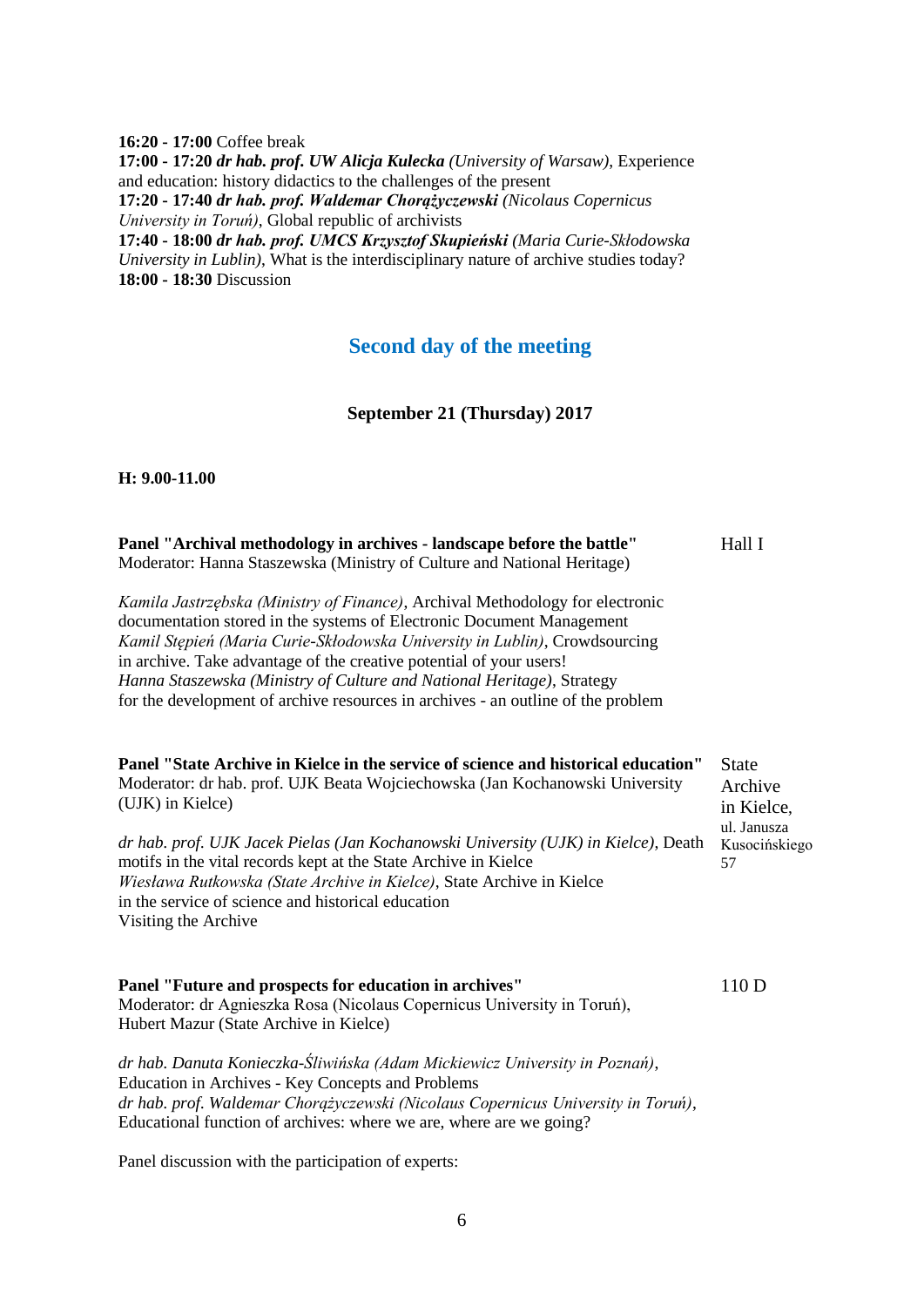dr hab. prof. Waldemar Chorążyczewski (UMK), dr hab. Danuta Konieczka-Śliwińska (AMU), dr Teresa Stachurska-Maj (Mazovia Center for Teachers Continuing Training), Aleksandra Starczewska-Wojnar (State Archive in Opole), Marek Szczepaniak (State Archive in Poznań, Branch in Gniezno), Grażyna Tyrchan (State Archive in Poznań, Branch in Gniezno), dr Violetta Urbaniak (State Archive in Warsaw).

#### **Panel "Legal regulations of archival activity"** Moderator: dr Marek Konstankiewicz (Maria Curie-Skłodowska University

Hall III

in Lublin)

*dr Ewa Perłakowska*, Formation of state archival stock - legal conditions and proposals for changes

*dr Dariusz Grot*, Who will be interested in the archives of tomorrow - legislative challenges

*dr Adrian Niewęgłowski (Maria Curie-Skłodowska University in Lublin)*, Civil law turnover in private archives in the light of current trends in the Polish legislation *dr Wojciech Woźniak (Director General of State Archives)*, Archival Law - Perspectives of Change

#### **Panel "From diplomatic studies to the boundaries and structure of the team archive studies demand for bureaucratized chancellery research"** 113 D

Moderator: dr hab. Artur Górak (Maria Curie-Skłodowska University in Lublin; Opponent: dr hab. Dariusz Magier (State Archive in Lublin)

*prof. Ludmiła Nikołajewna Mazur (Ural Federal University, Ekaterinburg, Russia), Inna Anatolijewna Surowcewa (Ural Federal University, Ekaterinburg, Russia)*, Структура документальной памяти общества: проблемы организации документов в российских архивах в условиях цифровой революции (на примере Ельцин-центра г. Екатеринбурга)

*Tatjana Aleksandrowna Bykowa (Russian State University for the Humanities, Moscow, Russia)*, Хранение документов организации начинается с делопроизводства

*prof. Siergiej Iwanowicz Posochow (Kharkiv National University, Ukraine), prof. Ludmiła Juriewna Posochowa (Kharkiv National University, Ukraine)*, Судьба и состав фонда Харьковской духовной консистории

*Henryk Niestrój (General Directorate of State Archives)*, Electronic document, tools and digitization, the changes in the formation, development and sharing of archival resources

*dr Piotr Dymmel (State Archive in Lublin)*, Principle of provenience in Polish archive studies

*dr Bartosz Nowożycki (General Directorate of State Archives)*, Perception of provenance rules in the Anglo-Saxon world and on the problem of provenance in the digital age

#### **Panel "Creating a positive image of archives and archivists"** Moderator: dr hab. Hanna Krajewska (Archives of the Polish Academy of Sciences)

Hall II

*dr hab. Marlena Jabłońska (Nicolaus Copernicus University in Toruń)*, Balance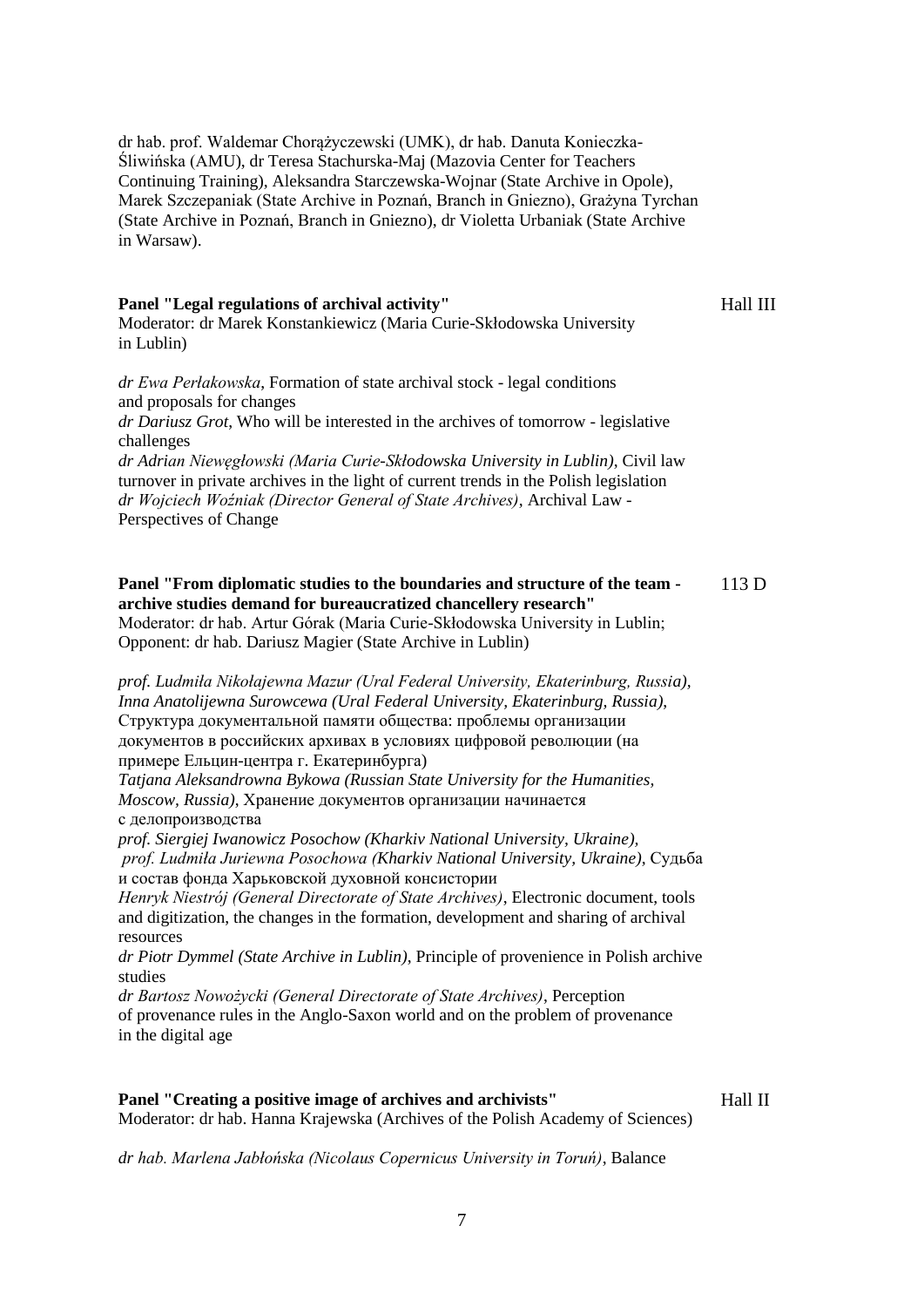of profits and losses in image function of public relations in archives *dr Ewa Rosowska (General Directorate of State Archives)*, Archives - between collective memory and the policy of historical memory *dr hab. Hanna Krajewska (Archives of the Polish Academy of Sciences)*, Visegrad Group of Archives - creation of a positive image of archives and archivists *Katarzyna Słojkowska (Archives of the Polish Academy of Sciences in Warsaw)*, *Bartosz Borkowski (Archives of the Polish Academy of Sciences in Warsaw),* Archivists own portrait

#### **H: 11.30-13.30**

**Panel "Poles in archives without borders"** Moderators: Piotr Zawilski (State Archive in Łódź), Elżbieta Czajka (State Archive in Łódź) *Maria Wrede (National Library in Warsaw)*, Project: Inventory of the Archive of the Literary Institute "Culture" in Maisons-Laffitte *Ella Kok-Majewska (Regionaal Archief Rivierenland, The Netherlands)*, The American Dream of the Polish girl in Dutch archive *Leszek Pudłowski (Vienna)*, Working in an international organization:

The ABC of a young (and slightly older) archivist *dr Marek Połoncarz (Státní oblastní archiv v Litoměřice, Czech Republic)*, My work experience in Czech museum and archives *dr Anna Sobczak (Organization for Economic Co-operation and Development, Paris, France)*, Dreams come true! Pole in the multicultural archival society

| Panel "Diocesan Archive in Kielce as a place where the past meets with the<br>present. People and documents"<br>Moderator: ks. Dr. Tomasz Gocel (Diocesan Archive in Kielce)                 | Diocesan<br>Archive<br>in Kielce,<br>ul. Jana Pawła<br>$\Pi$ 3 |
|----------------------------------------------------------------------------------------------------------------------------------------------------------------------------------------------|----------------------------------------------------------------|
| dr Sylwia Konarska-Zimnicka (Jan Kochanowski University in Kielce), Where<br>the Middle Ages meets the present day, <i>i.e.</i> on the oldest monuments of the Diocesan<br>Archive in Kielce |                                                                |

*dr hab. prof. UJK Ryszard Gryz (Jan Kochanowski University (UJK) in Kielce)*, Authorities of the past. Memoirs of the clergy in the collection of the Diocese Archive in Kielce

**Panel "Archives of institutions of science and culture across borders"** Moderators: Barbara Brandt-Golecka (Archives of Wroclaw University of Technology), Monika Marcinkowska (Archives of the Jan Kochanowski University in Kielce) Lecture Hall, Rector's office

*Anna Domalanus (Archives of Adam Mickiewicz University in Poznań)*, Erasmus archival meetings *Andrzej Szczepaniak (Archives of the National Museum in Warsaw)*, Transnational sharing of archives of the National Museum in Warsaw

110 D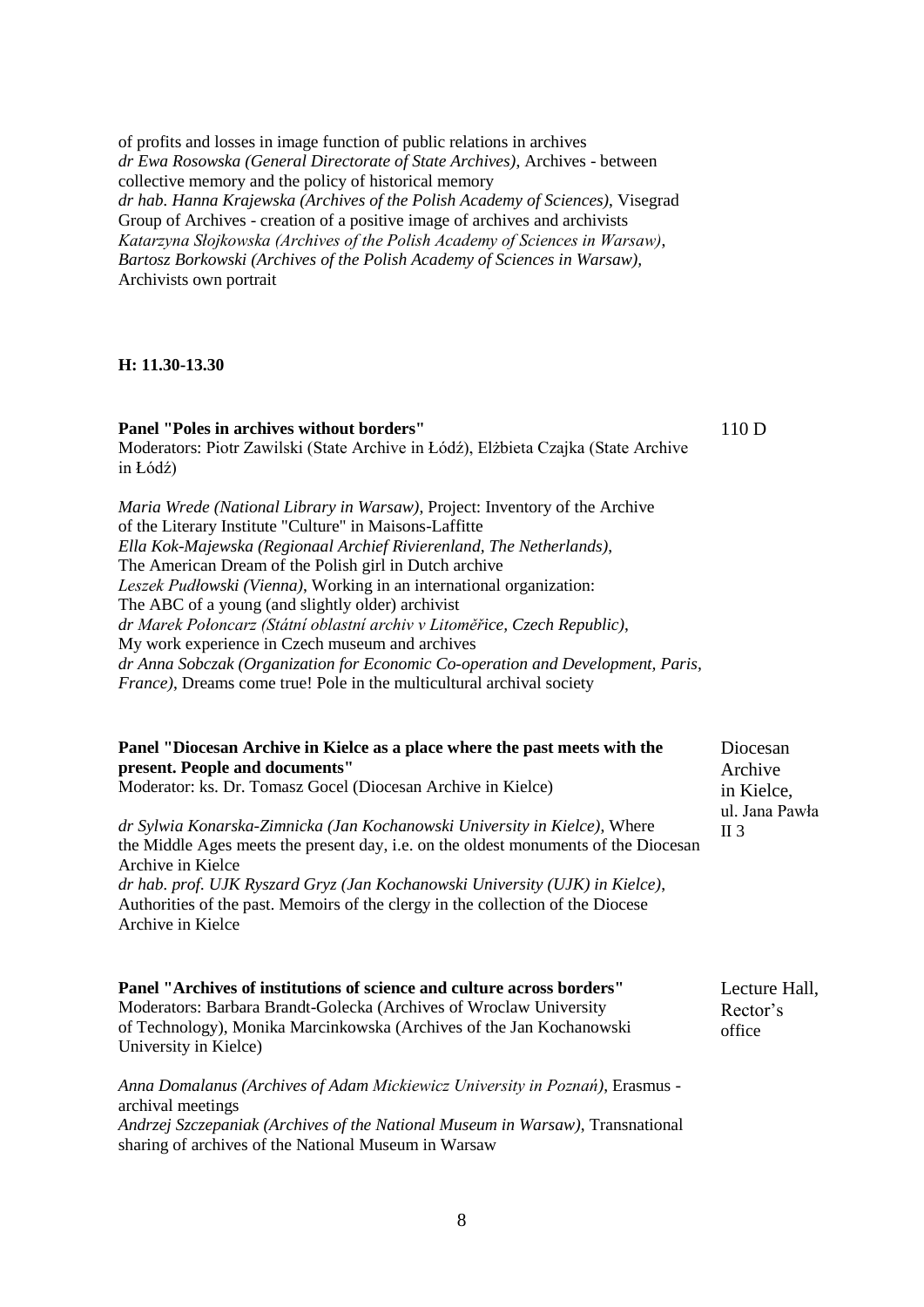*Pawel J. Radziejewski (Archives of Medical University of Białystok)*, University medical archives and their role in shaping the historical resource in Poland

#### **Panel "Cooperation of Church Archives with the Environment - Possibilities and Limitations"** 113 D

Moderators: ks. dr hab. Robert Romuald Kufel (Diocesan Archive in Zielona Góra), Mateusz Zmudziński (Archives of the Old Diocese Records of the Diocese of Toruń)

*ks. dr hab. Robert Romuald Kufel (Diocesan Archive in Zielona Góra)*, Collection of church archives and cooperation with creators of archival material of church provenance (on the example of the archives of the diocese)

*ks. dr hab. prof. AJD Paweł Wolnicki (Academy of Jan Długosz in Czestochowa)*, Churches and other religious associations, as beneficiaries of archival projects *prof. dr hab. Roland Prejs (OFMCap),* Files of Groups A and B. Some classification issues

*Mateusz Zmudziński (Archives of the Old Records of the Diocese of Toruń),* Users in church archives - opportunities and limitations arising from cooperation with users *ks. dr hab. prof. UWM Mieczysław Różański (University of Warmia and Mazury in Olsztyn),* Sharing of archives - theory and practice

#### **Panel "What auxiliary sciences do archivists need?"** Moderator: dr hab. Marcin Hlebionek (Nicolaus Copernicus University in Toruń) Hall III

*dr hab. Wojciech Krawczuk (National Archive in Kraków)*, Traditional auxiliary science of history in the work of archivist

*dr hab. Paweł Gut (State Archive in Szczecin)*, Auxiliary sciences of the nineteenth and twentieth centuries in the archivist's workshop

*dr Martina Bolom-Kotari, dr Zdeněk Zahradník (Univerzita Hradec Králové)*, Pomocné vědy historické a jejich význam pro současnou archivistiku a příbuzné obory

*dr hab. Marcin Hlebionek (Nicolaus Copernicus University in Toruń)*, Between the Sigillography and Management. Auxiliary science of history or archives?

#### **Panel "Issues of Sensitivity of Information from Isolated Archives Resources"** Moderator: dr Pawel Perzyna (Branch Archive of the Institute of National Remembrance (IPN) in Łódź) Hall I

*dr Jerzy Bednarek (Branch Archive of the IPN in Łódź)*, Problems of Sensitivity of the Historical Resource of the Institute of National Remembrance *Grażyna Makowska (Central Police Archive in Warsaw)*, Providing material from operations and reconnaissance activities in the Central Police Archive *Katarzyna Górny (Central Military Archive in Warsaw)*, Sharing of the WBH Central Military Archives Resource and the protection of personal data *dr Paweł Perzyna (Branch Archive of the IPN in Łódź)*, Accessibility of the IPN Archive in the context of the protection of personal data